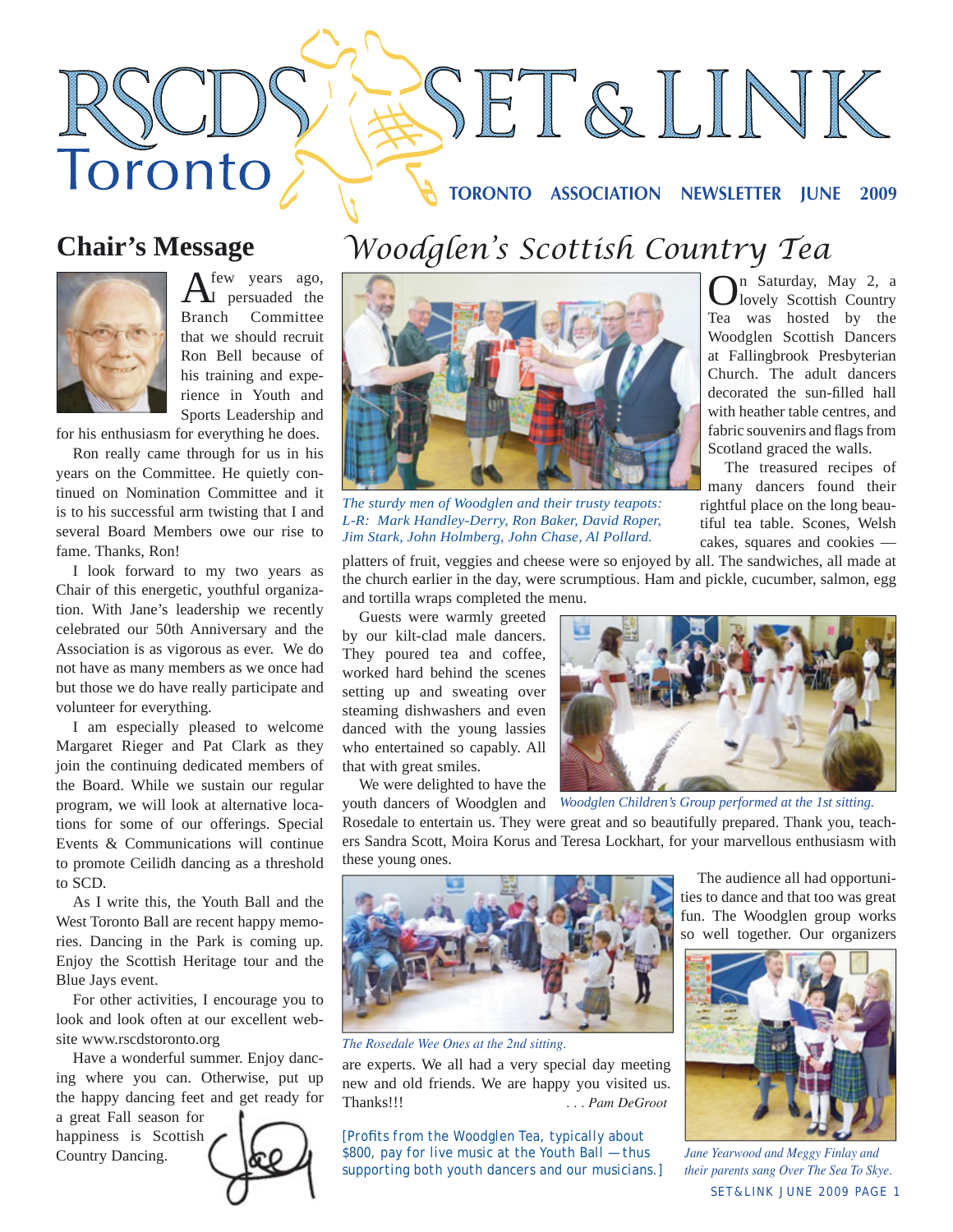# Dancing in the Park

| Date: Tuesdays, June 2, 9, 16, 23                                                                                                                                                                                                                                                                                                                                                                                                         |
|-------------------------------------------------------------------------------------------------------------------------------------------------------------------------------------------------------------------------------------------------------------------------------------------------------------------------------------------------------------------------------------------------------------------------------------------|
| Time: 7 p.m. - Dusk                                                                                                                                                                                                                                                                                                                                                                                                                       |
| Place: Edwards Gardens / Toronto Botanical Garden                                                                                                                                                                                                                                                                                                                                                                                         |
| Lawrence Ave. E at Leslie. Free parking.                                                                                                                                                                                                                                                                                                                                                                                                  |
| Music: Bobby Brown & The Scottish Accent                                                                                                                                                                                                                                                                                                                                                                                                  |
| Program can be downloaded from the RSCDS<br>website.                                                                                                                                                                                                                                                                                                                                                                                      |
| Note: If weather is uncertain, check the website or call<br>the TA phone line $416-410-7078$ after $4 p.m.$ No<br>change in outgoing message means we're dancing!<br>Dancing in the Park is wonderful fun and a great<br>recruiting opportunity. However, it costs about<br>\$800 per night for the park and the music. If all<br>participants give a donation of \$5 it will help us to<br>break even - and the tradition will continue. |
|                                                                                                                                                                                                                                                                                                                                                                                                                                           |

# **Won't You Join the (monthly) Dance?**

The 2008-2009 series of Monthly Dances has ended successfully with an average attendance for the six dances of 129 dancers per night.

Your Monthly Dance Committee thanks everyone who attended and thus brought encouragement and strength to the Toronto Association. On the committee's behalf, I thank the emcees for precise briefing, the host groups for supplying refreshments, and the musicians for amazingly good dance music.

Watch *Set & Link* for the dates of the Monthly Dances during the 2009-2010 dance year.

Won't you join the dance? Encourage a different person each month from your social group who does not normally go to Monthly Dances to attend with you. Both of you will enjoy the experience.

*. . . Forbes Duncan*

# **New Beginner Group in Oshawa**

Oshawa Seniors Centre got in touch with RSCDS Toronto late last year and wanted to know how to go about getting someone to start a SCD group for them. With the help of Classes Convenor, Alice Chase, we are now in our 3rd week of a 10-week beginner classes. This class is conducted in the same manner as the beginner branch classes. I have 16 seniors (age 55+) who are coming out each week to learn to dance for the first time. They enjoy the energetic music and are surprised at how much energy they use each week. They are a lot of fun and are showing improvement each week. We hope to run this class again in the fall.

 *. . . Wendy Loberg*



Proceeds from the 50 - 50 draws held at Monthly Dances support Dancing in the Park. At the AGM dance on April 25, Marie Duncan won \$134.

# **Special Events**

#### Walking Tour of Toronto's Scottish Heritage June 11, 2009 @ 7:30 p.m.

Join the Special Events Committee for an historic tour of Scottish heritage in Toronto, including Campbell House, and finishing in a cosy pub. If we are lucky, we may even shake out a few ghosts. Cost: \$17. Contact Norma Lumsden: normahrlumsden@yahoo.ca or 416-237-9026.

# Highlands of Durham Tea Dance

#### Sunday, June 14 @ 1 - 4 p.m.

Come to the Highlands for a strawberry cream tea dance at the Port Perry Legion Hall. \$10 per person. Air conditioned, wood floor. Contact mmason@bellnet.ca 905-649-3532

#### Summer Dancing in Oshawa Mondays, 7:30-9:30 p.m.

Come and dance on Mondays from June 15 to August 10 at the air-conditioned Fernhill-Nipigon Community Centre (West Door), 144 Fernhill Blvd., Oshawa. Plentiful parking. \$4 at the door. For information and/or directions: Maureen Remington, 905-623-1263 or RSCDS website.

### Summer Dancing at Trinity College Thursdays, 8:00-10:00 p.m.

Summer dancing returns to beautiful 'breezy' Seeley Hall at Trinity College, on the U of T campus. Begins June 25 and concludes August 6 (but no dancing July 9). The emphasis is on summer fun and variety as guest teachers from around the GTA share favourite dances. Dances are briefed and walked through — all dancers are welcome. Lots of parking, and two subway stops nearby. Details are on the Trinity SCD website: http://www3.sympatico.ca/barber.malcolmson/

### Summer Dancing at Broadlands

#### Tuesdays, 7:30-9:30 p.m.

Join Carole Skinner every Tuesday from July 7 to August 25. All levels of dancers welcomed. Dances will be mostly related to a specific castle or place in Scotland. At Broadlands Community Centre, 19 Castlegrove Blvd, Don Mills. \$5 at the door. Contact Carole Skinner, 416-386-1620 or carolebskinner@aol.com

## Woodglen Summer Dance & Potluck Saturday, August 22

At Harcourt Park Community Centre, near Wilberforce in the Haliburton/Bancroft area. Dancing at 2:00 p.m. followed by a pot luck supper at Ron & Betty Baker's cottage. All are welcome. For map and cribs please contact Ron 416-286- 9755, Cottage 705-448-9021, ronabake@primus.

### Scavenger Hunt at High Park Sunday, September 27

Bring family and friends to a fun afternoon Scavenger Hunt, 2 p.m. - 4-ish. We have rented a picnic area from mid-morning, 'til early evening so pack a picnic for prior to the Hunt and after. You will hunt in groups throughout beautiful High Park. Prizes awarded around 4:30 p.m. SCD/Ceilidh dancing from about 3:30 p.m. Contact: Ishbel Thomson 905-826-7842 ishbel.thomson@sympatico.ca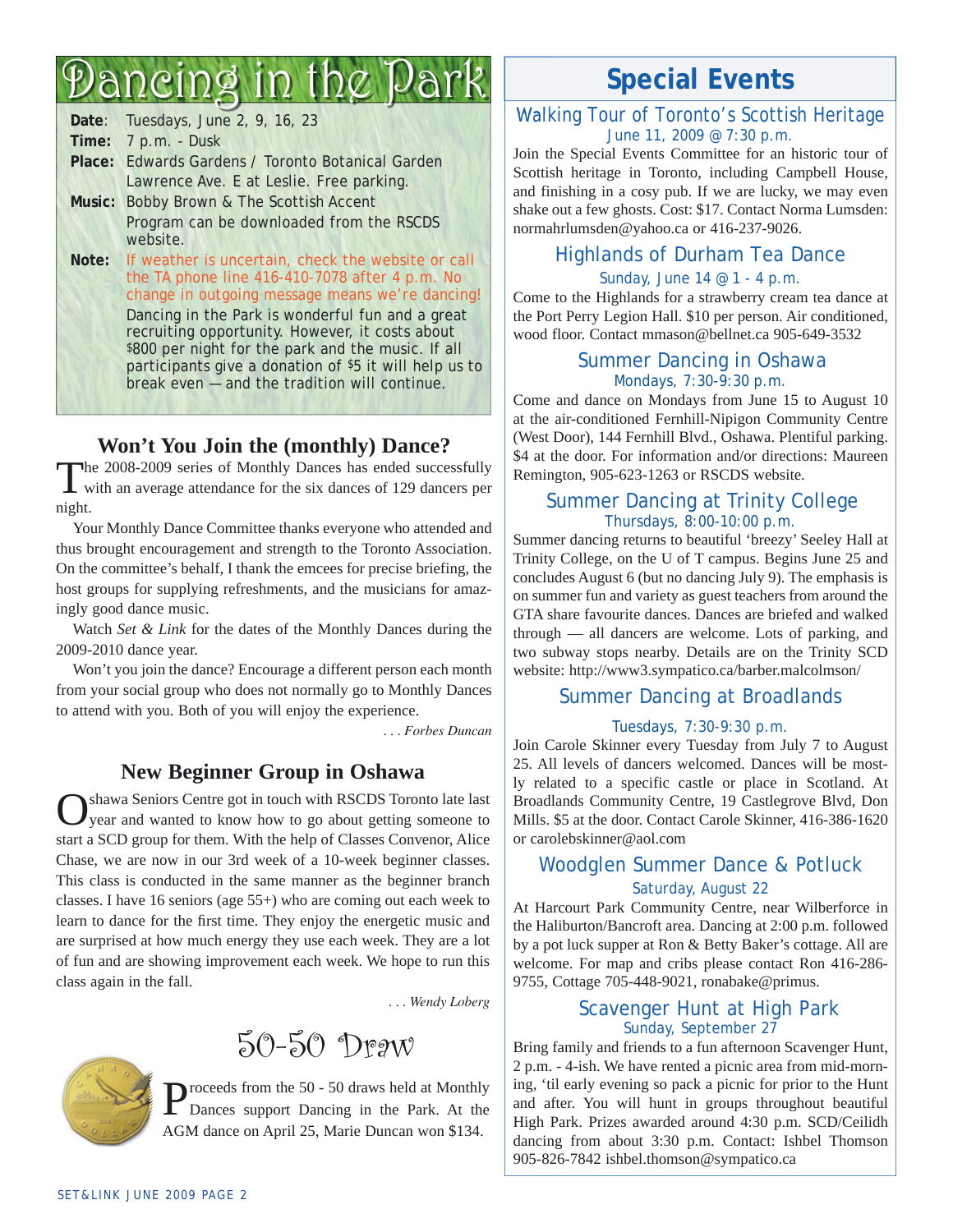

# *Grace Notes*



# **Elma Grech: 1927 - 2009**

Scottish Country Dancers have lost a talented musician, and a dear friend of many. Elma, the priest said at her memorial mass, was "Scottish to her soul." Her love of Scotland, its music, and its dance was evident when she played piano for SCD classes, social groups, and many

special events. Elma's talents were especially appreciated at Teacher Candidate exams and TAC Summer Schools, where her confident and unobtrusive style helped many teachers through the stress of Prelim and Full Certificate courses and examinations.

Our heartfelt condolences to Bronek, her husband of 61 years.

# **Children's/Beginners' Dance Test Results**

sent out some dances to be evaluated for inclusion in a book of dances intended primarily for younger dancers and/or beginners. At the request of Education and Training, Fiona Turnbull (former Youth Director) coordinated a survey of some teachers and adjudicators to identify dances they considered met the initial criteria. As a result the framework for the book was developed and 24 categories identified. In some categories, one dance was nominated by the vast majority of the respondents, and these dances will be included in the final publication. In the majority of cases, however, a small number of dances were proposed with relatively equal weighting. This is where our help was required. Fourteen adult groups and two children' groups participated in the Toronto area, including a group from Peterborough.

We were given two of those categories to try out — two reels and three jigs, identified by numbers only (though some were recognized as familiar dances). The same selection was also sent to 5 other Branches worldwide.

Deirdre MacCuish Bark collected the results (see below) from Toronto and submitted them to headquarters. Following is a letter from Jim Healy, recently retired from the Management Board and currently Project Coordinator for the new *Graded Book 2*, acknowledging Toronto's participation;

*Thank you for the results, which are interesting but at least your younger dancers are agreeing with the adults which is not proving to be the case everywhere! It's going to make the final choice a little more complex than I expected (or hoped).*

*Please pass on the thanks of all at HQ to all of the dancers and let's hope we can get the book out in the fairly near future.*

*Happy dancing!* 

*Jim*

|                       | <b>Reels:</b> 249 dancers took part | Ji |
|-----------------------|-------------------------------------|----|
| Dance 9.1: 198 votes  |                                     | D  |
| Dance $9.2: 51$ votes |                                     | D  |

**Reels:** 249 dancers took part **Jigs:** 270 dancers took part Dance  $13.1: 62$  votes  $2$ ance 13.2: 50 votes Dance 13.3: 158 votes

# *Dance Etiquette The Importance of Keeping Lines Straight*



**T** Tow many times have we heard it: "Will you please straighten your lines"? Why is it so important, and why should any of us care? Think of this: in a very long line, in a large ballroom, if the line isn't straight you infringe on the space of the line beside you. This frequently happens at our monthly dances when folks on the outside sets crowd the middle sets, leaving a vast

amount of space behind the outside lines. Not only is it bad for those on the inside, it's also only a matter of time before someone gets hurt. At this year's Tartan Ball, the lines were so bad that the first man couldn't get down to count the sets, and it took longer to prepare for each dance. I have often heard it asked, "Why aren't the extras danced?" Usually it's because of lack of time. The average program is sixteen dances. If it takes one extra minute to set up the dance because the lines aren't straight, that's sixteen minutes—more than enough time to do an extra. . *. .Carole Skinner Have you got a pet peeve or perplexing puzzle you'd like Carole to talk about? Contact her at 416-386-1620 carolebskinner@aol.com* 

# **"Thank you" from Team Newmarket**

**N** $\overline{V}$ e can't believe we are completing the final *Set & Link* of the year. The students and staff of Newmarket High's Community Class say "*Thank you"* to Toronto Association dancers for another great year of having the opportunity to prepare your newsletter for mailing each month! With the proceeds, we've accomplished some really fun and educational activities. We wish everyone a safe and happy summer of dancing and relaxation! Sincerely, *... Natalie Knupp-Croucher* 



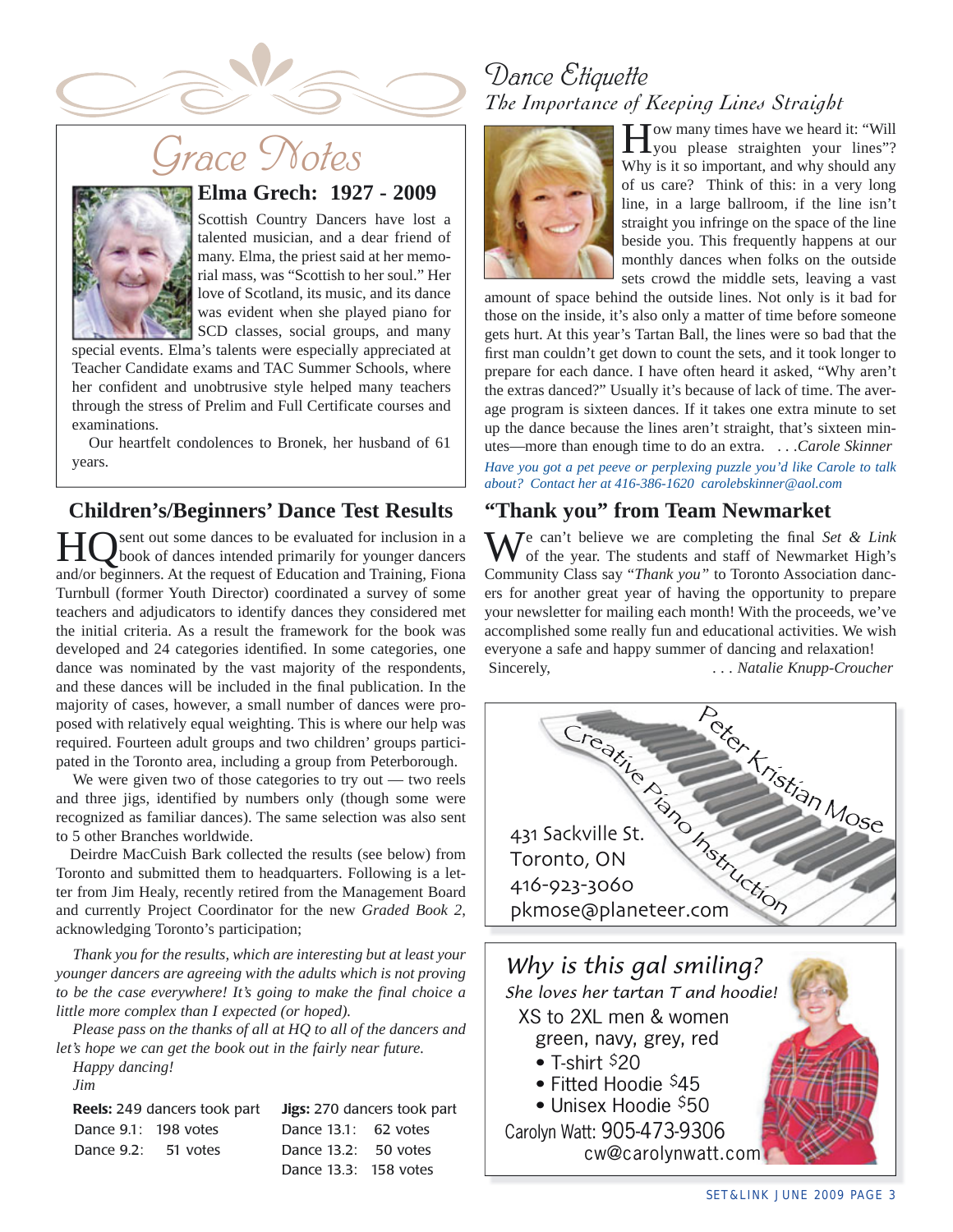#### SET&LINK JUNE 2009 PAGE 4

# **What's In A Name?** *The White Cockade*

My trusty OED defines the archaic word *cockade* as follows – "A ribbon, knot of ribbons, or rosette, worn on the hat or lapel as a badge of office etc."

At this point in time, the cockade *per se* is as passé as an 18th century tricorn hat. Although, let's not forget that the crossover loop of ribbon commonly worn to indicate support for certain contemporary causes is still appropriate either as lapel ornamentation, or even as a car bumper sticker.

But the colour white? It certainly was not to indicate an imminent surrender like a white flag. In fact, the white cockade was a symbol of the Bourbon Kings of France. Further, it was worn by those who supported the idea of a Jacobite restoration to the British throne in the name of James II. Significantly, he also happened to be James VII of Scotland. We might well remember that James, with the family name Stuart, was obsessed with the notion of absolute monarchy, and had to nip smartly across the Channel to France to gain the protection of his cousin King Louis XIV in the face of some disagreements with the British Parliament. Ultimately, this delivered the British throne to the German Hanovers, the first few of whom all seemed to be named George.

So far, so good, except for the ambitions of James' grandson, Charles Edward Stuart, the "Bonnie Prince" himself. He landed at Eriskay in 1745, replete with the white Jacobite cockade in his bonnet, and proceeded to stir up the clansmen to no end. The rest is history! As is the current RSCDS Toronto season. And we'll be back in September, assuming that I'll be rehired! *... Barry Pipes* 

*Charles Edward Stuart, The Young Pretender, wearing the Scottish blue bonnet and Jacobite White Cockade. For more info go to http:// en.wikipedia.org/wiki/Cockade*

# **Join the Second Annual Blue Jays' Scottish Heritage Event**

**Rogers Centre, Toronto • Monday, June 29, 2009 • 6.30--6.45 p.m.**

**Assemble at Gate 7, South side of the building, adjacent to Bremner Blvd., at 5.30 p.m. sharp!**

**Rehearsals: Friday, June 19 and Friday, June 26 at 7.30 p.m. sharp!**

**Moss Park Armouries, 130 Queen Street East. (Limited parking north side of building)**

*Discount tickets for the game [optional], for participants, family and friends available from Paul Rabeau at the Rogers Centre Tel: (416) 341-1670*

This is an important "outreach" event for Scottish Country Dancing, so if you are a dancer, please join us. The dances are selected, the choreography designed, and two practices arranged at Moss Park Armouries in Toronto.

For those unable to travel to Toronto for the practices, there will be time for a quick "walk-through" of the choreography prior to the performance. If you are one of these dancers, we urge you to download the programme from the website and make yourself familiar with the movements and "geography" of the dances.

The 15-minute pre-game show will feature the 48th Highlanders Pipe Band in full regalia and two groups of Highland dancers dressed in their colourful costumes — all surrounded by Scottish Country dancers.

To complete the desired effect, and provide the audience with a pleasing impression of a well organized group, we request that all Scottish Country dancers conform to the following dress code.

WOMEN:

**Preferred**: White dress, tartan sash. **Alternative**: White skirt and white blouse, tartan sash (if available).

WOMEN DANCING AS MEN **Preferred**: White blouse with a tartan skirt/kilt

**Alternative**: White blouse with a dark self-coloured skirt

It would be appreciated if women without a partner who cannot attend the practices, will please come prepared to dance as a man by bringing along a tartan or dark self-coloured skirt as indicated.

#### MEN

**Preferred**: White short-sleeved shirt, kilt, sporran, belt (if available), white or cream kilt hose with appropriate flashes.

*For insurance purposes*, the Blue Jays management requires the names of all participants. Sign-up sheets for this purpose will be available at both practices. Those unable to attend either of the practices are requested to forward their names to me by June 18, 2009.

Contact / Co-ordinator: Ian Paterson: 416.346-9628 ianpat@cogeco.ca

The dances are:

Minister On The Loch — strathspey Minister On The Loch — as a reel Shiftin' Bobbins





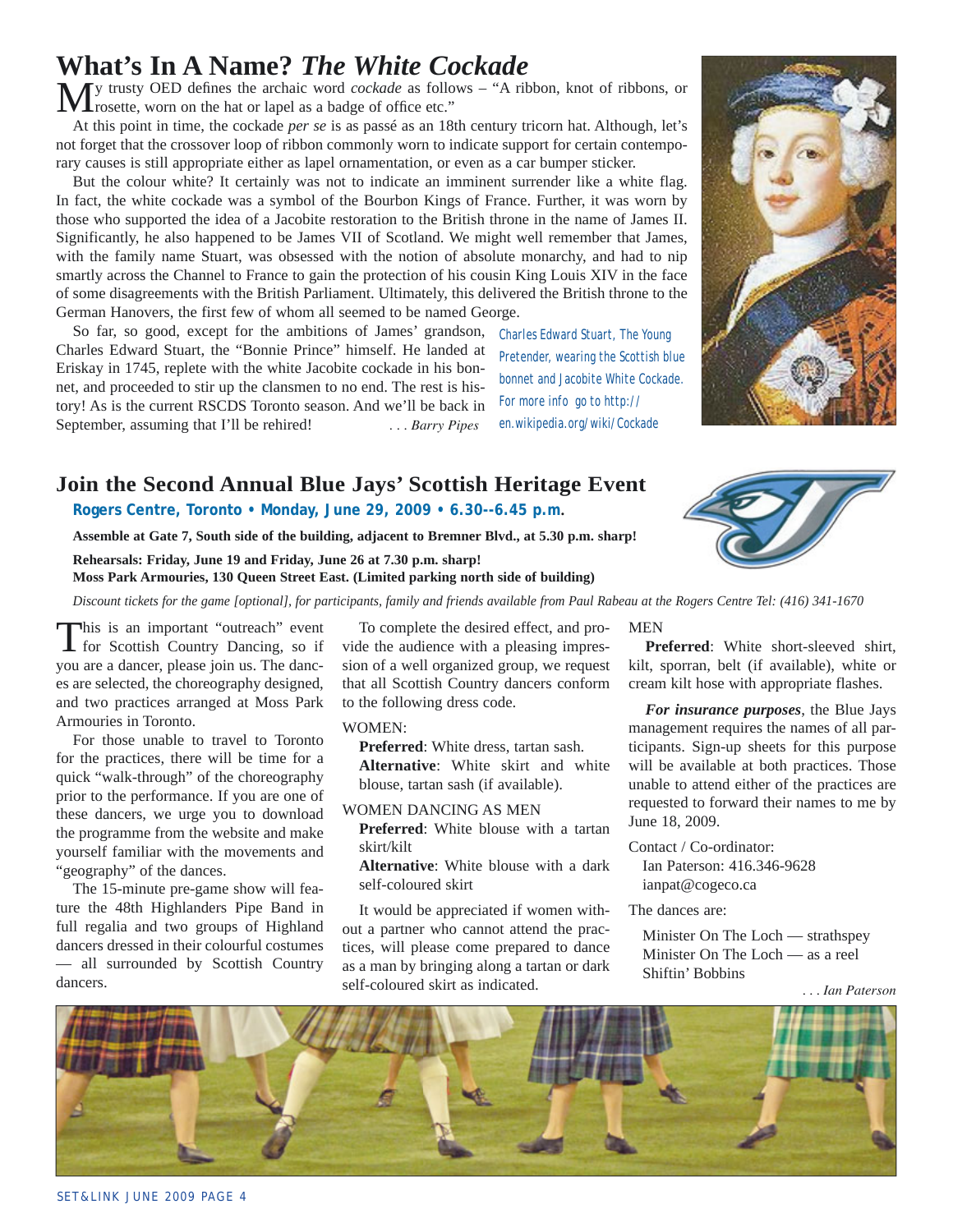# Distant Cousins: Scottish Country and Contra Dancing



Folk dancing takes many forms and some Scottish Country dancers, respecting physical limitations, also enjoy clogging or Morris dance, or more likely square, line, tap, or contra dancing. In most cases, the dance forms overlap in movement, formation, and terminology, which makes transition to different traditions relatively painless, mentally stimulating, and kind to the body.

Contra dancing, originated in England, and is a distant cousin of Scottish Country dancing. It was named by the French. Its music comes largely from Anglo-Celtic tradition with jigs and reels but other music types also appear.

Twenty or more dancers per set line up in rows facing each other in three ways: *proper formation* (partner is opposite you), *improper formation* (first, third and additional odd numbered men cross to the ladies' side), and *Becket formation* (lady on partner's right).

In improper formation, for instance, couples with partners opposite are ones, and even- numbered couples are twos. All ones dance a formation with the twos and repeat it with the next couple all the way to the bottom of the set. The couple arriving at the top becomes the new ones.

Callers announce dance moves and continue after the dance starts. Calls such as down the middle and up, cast off, reels (called heys), ladies' chain, are familiar and easy for a Scottish Country dancer. Swinging and square dance terms are easy to learn. First and second corners are contra corners. A *Gypsie* is described as moving around one's partner while looking in the partner's eye, lovingly. Sometimes partners change after each dance.

Contra dancing is fun, less challenging than Scottish Country, but kinder to the feet and legs since dancers walk in time to music. In both, dancers can attend singly.

*. . . Douglas Worling*

# **Register** *now* **for Youth Dance Day Camp**



This is a great oppor-<br>tunity for youngsters age 7 - 14 yrs to spend an enjoyable week learning Scottish Country Dancing

 – and making new friends. Classes are held at Hawkestone Community Hall (between Barrie & Orillia) under the direction of Linda Ashe Argent. Over the week, three dances are learned, and there are other fun activities as well, such as games and crafts.

Campers demonstrate their dances as part of the Opening Ceremonies of the hugely popular Orillia Scottish Festival.



**Dates: Monday, July 13 to Friday, July 17; 9am - 4pm, plus Saturday 18th at the Orillia Scottish Festival.**

Register early – space is Limited. Contact Linda Argent (705) 487-5866.



## **Mairi Who?**

*Ross Floyd's article in last month's Set&Link, about J.B. Cosh, devisor of the dance, Mairi's Wedding, led to a Google search for relevant photos. Alas, no photos of Mr Cosh were found. However, I did discover this very interesting article from the Glasgow Daily Record. I once saw 'Mairi' (quite elderly at the time) interviewed on telly by the beloved tenor, Sir Harry Secombe, and the article, though undated, and unauthenticated, rings true. The story gives a history and a personality to the lovely Mairi, to whose tune we love to dance.* 

 *. . . Rob Lockhart*

#### *Exclusive:*

### **Step we gaily on we go, this** *IS* **Mairi's wedding\* Now it's All for Mairi's birthday! She'll still be singing at 90.**

by Stephen Houston

MILLIONS OF SCOTS have sung Mairi's Wedding. And now, thanks to the Record, they can meet the bride herself.

For one of our best-loved tunes was written for Mary McNiven.

And the OAP is still stepping gaily, even though she'll be NINETY tomorrow.

Scots schoolkids have been learning the song for generations, and it's a firm favourite all over the world.

At her cottage on Islay yesterday, Mary said: "I can't believe it became so popular. But when it was first played to me I found it very catchy — and I still do."

The song was originally written Gaelic that's why she was "Mairi" instead of "Mary" — for the Mod of 1935.

Her pal Johnny Bannerman composed it and it was first played to her at the Old Highlanders Institute in Glasgow's Elmbank Street.

"I still have a clear recollection of that day," saidMary. "Johnny just said the song was for me."

It was translated into English a year later, by Sir Hugh Robertson.

Although Mary herself was real, the wedding wasn't. For she didn't get hitched to Skye-born sea captain John Campbell until six years later. John died 17 years ago.

Mum of two, Mary, who won a Mod gold medal for singing in 1934, will enjoy a family birthday party in Glasgow this weekend. And it won't be complete without the famous song.

Her daughter Christine, a teacher from Hyndland, Glasgow, said: "Mum still sometimes sings it in Gaelic and people are always asking her to. I suspect she'll sing it to celebrate her birthday."

*\* The article was said to be (but was not) accompanied by a photograph of Mary by William*  **Last year's Dance Campers** *Thornton and a copy of her wedding picture*.